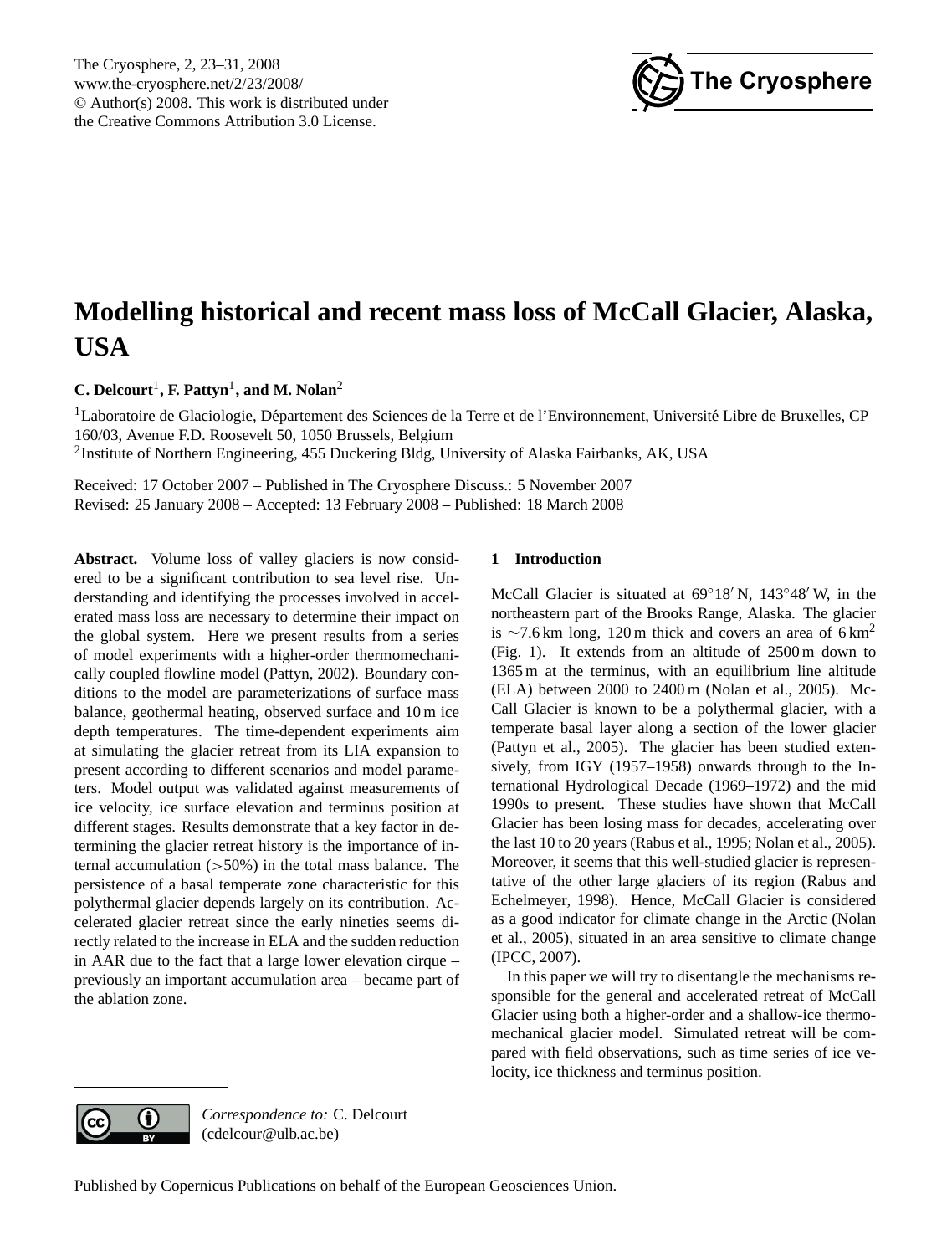

<span id="page-1-0"></span>**Fig. 1.** Surface (contours) and subglacial (gray-shaded) topographic map of McCall Glacier. The modeled flowline is shown in white. LC, MC and UC indicate Lower Cirque, Middle Cirque and Upper Cirque, respectively. The upper transverse profile (or upper transect) is shown in black. Map compiled from existing and new ice thickness measurements (Pattyn et al.,  $2008<sup>1</sup>$  $2008<sup>1</sup>$  $2008<sup>1</sup>$ ).

## **2 Glacier model**

The higher-order glacier model (HOM) is based on conservation laws of energy, mass and momentum and solves the velocity and stress field along a fixed flowline in space and time, taking into account longitudinal stress gradients [\(Pat](#page-8-4)[tyn,](#page-8-4) [2002\)](#page-8-4). Approximations to the Stokes system involve hydrostatic pressure in the vertical (neglecting the so-called bridging effect) as well as neglecting horizontal gradients of the vertical velocity in the effective strain rate. Hence, the force balance reads:

$$
2\frac{\partial \sigma'_{xx}}{\partial x} + \frac{\partial \sigma_{xz}}{\partial z} = \rho g f \frac{\partial z_s}{\partial x} , \qquad (1)
$$

where  $\sigma_{xz}$  is the vertical shear stress and  $\sigma'_{xx}$  the longitudinal deviatoric normal stress,  $\rho$  is the ice density, g is the gravitational constant,  $z_s$  is the surface of the ice mass, and  $f$  a shape factor to account for valley-wall friction, determined by considering a parabola-shaped valley cross-section for each grid point along the flowline according to the method described in [Paterson](#page-8-5) [\(1994\)](#page-8-5).

The constitutive equation governing the creep of polycrystalline ice and relating the deviatoric stresses to the strain rates, is taken as a Glen-type flow law with exponent  $n=3$ [\(Paterson,](#page-8-5) [1994\)](#page-8-5), with a temperature dependent flow rate factor  $A(T^*)$  obeying an Arrhenius relationship [\(Pattyn,](#page-8-4) [2002\)](#page-8-4):

$$
A(T^*) = a \exp\left(-\frac{Q}{RT^*}\right) \,,\tag{2}
$$

where  $a=1.14\times10^{-5}$  Pa<sup>-n</sup> a<sup>-1</sup> and  $Q=60$  kJ mol<sup>-1</sup> for  $T^*$  <263.15 K,  $a=5.47\times10^{10}$  Pa<sup>-n</sup> a<sup>-1</sup> and Q=139 kJ mol<sup>-1</sup> for  $T^* \ge 263.15 \text{ K}$ . R is the universal gas constant  $(8.314 \text{ J mol}^{-1} \text{ K}^{-1})$  and  $T^*$  is the corrected temperature for the dependence of the melting point on pressure [\(Pattyn,](#page-8-4) [2002\)](#page-8-4).

Heat transfer is included in the model and is a result of vertical diffusion, horizontal and vertical advection, and internal friction due to deformational heating. When ice reaches pressure melting temperature, the ice temperature is kept constant at this value. Some of the experiments described below are based on an isothermal glacier, in which  $A(T^*)$  is kept constant over the whole domain. All experiments with the higher-order model (HOM) were furthermore compared to a similar model according to the shallow-ice approximation (SIA), in which ice velocities are determined from local geometric glacier characteristics (e.g. [Huybrechts,](#page-7-1) [1992\)](#page-7-1):

$$
u(z) - u_b = \frac{2A(T^*)}{n+1} \left( \rho g \frac{\partial z_s}{\partial x} \right)^n \left[ (z_s - z)^{n+1} - H^{n+1} \right] (3)
$$

where  $H$  is the ice thickness and  $u<sub>b</sub>$  is the velocity at the base of the glacier. Time-dependent evolution of the ice thickness is given by the following relation:

<span id="page-1-1"></span>
$$
\frac{\partial H}{\partial t} = M - \frac{1}{W} \frac{\partial (\overline{u} H W)}{\partial x}, \qquad (4)
$$

where  $\overline{u}$  is the vertical mean horizontal velocity, M is the surface mass balance (m  $a^{-1}$  water equivalent), and W (m) is the width of the glacier perpendicular to the flowline. The latter allows to take into account convergence and divergence of the ice flow along the flowline, hence the three-dimensional nature of the domain.

### **3 Boundary conditions and input data**

Basic input to the flow model is the longitudinal profile along the central flowline of McCall Glacier. Surface elevation was measured with digital GPS [\(Nolan et al.,](#page-8-0) [2005\)](#page-8-0), while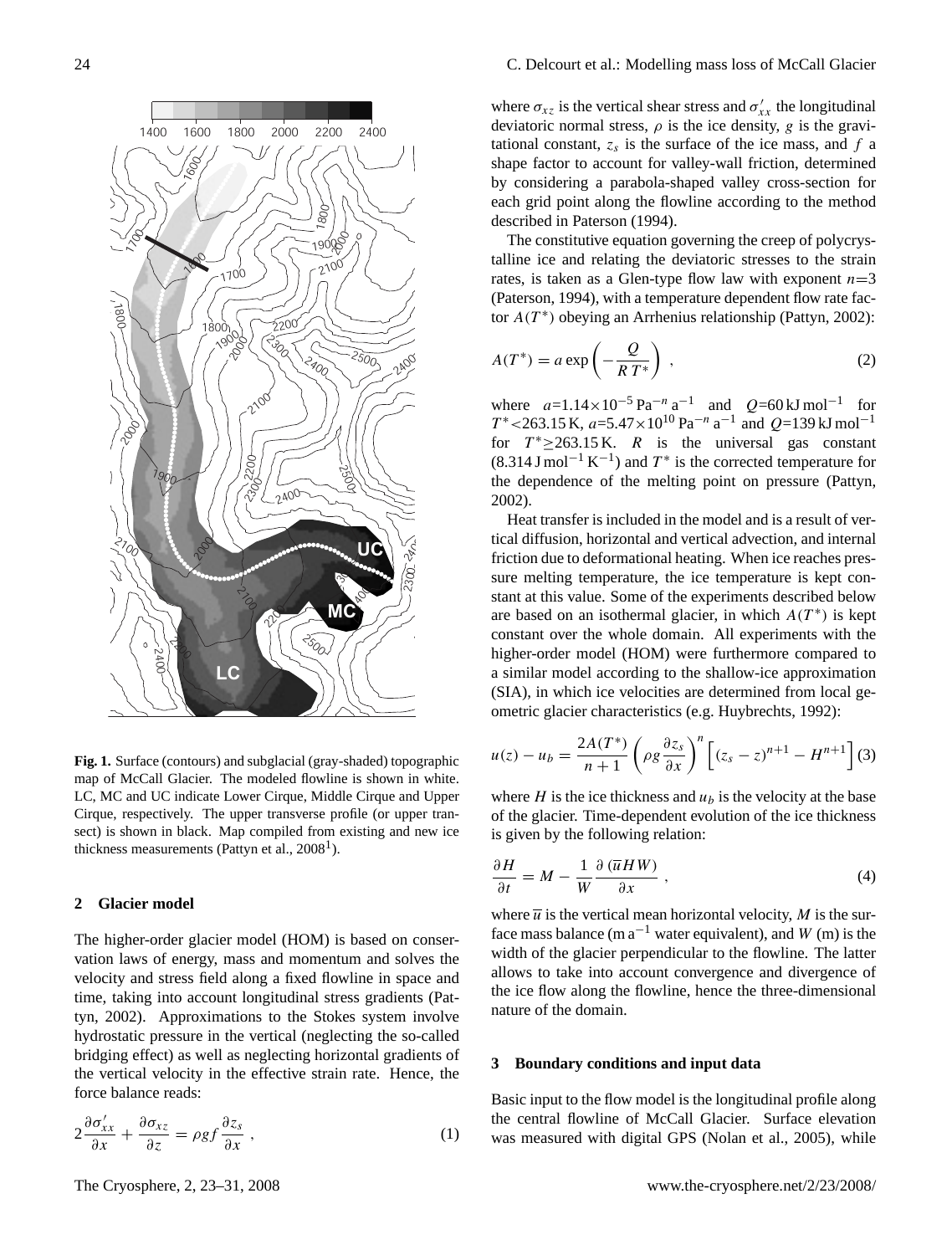bedrock elevation was derived from ice thickness measurements, both carried out during several field seasons between  $2003$  and  $2006$  (Fig. [1;](#page-1-0) Pattyn et al.,  $2008<sup>1</sup>$  $2008<sup>1</sup>$  $2008<sup>1</sup>$ ). The central flowline runs from the head of the Upper Cirque (UC) to the front of the glacier (and the valley downstream) with a spatial interval of 50 m. Preliminary experiments were carried out in which the Lower (LC) and the smaller Middle Cirque (MC) were taken into account as well in the width paramater W. Although the qualitative behaviour of the model remained the same for both types of parameterization, the divergence of the ice flow was overestimated, hence leading to unrealistic values with such a simple approach. Therefore, the experiments presented in this paper account for the width variations along the glacier for the main trunc, starting at the Upper Cirque. Future model attempts with a full three-dimensional glacier model should shed more light on this.

Surface mass balance was measured over several periods (1969–1972, 1993–1996 and 2003–2004). A linear relation between the altitude and the surface mass balance was found over the glacier for the first two periods by [Rabus and](#page-8-3) [Echelmeyer](#page-8-3) [\(1998\)](#page-8-3) and the trend of the 2003–2004 measurements obey a linear relationship as well (Fig. [2\)](#page-2-1). The mass balance gradient was therefore determined as a mean of the three gradients in Fig. [2,](#page-2-1) so that the mass balance parameterization becomes

$$
M = 0.0017 \times (z_s - \text{ELA}), \qquad (5)
$$

where ELA is the equilibrium-line altitude.

The mean ELA was determined for different periods, i.e. 2055 m for the 1970s and 2250 m for the mid 1990s [\(Rabus](#page-8-3) [and Echelmeyer,](#page-8-3) [1998\)](#page-8-3). For the season 2003–2004, the ELA is estimated to lie between 2000 and 2400 m [\(Nolan et al.,](#page-8-0) [2005\)](#page-8-0). However, the LC, culminating at 2250 m, is believed to form part of the ablation area since the late 1990s. Therefore, we assume the ELA above 2300 m in 2005.

Internal accumulation is a key process on McCall Glacier, and consists of percolation and refreezing of surface meltwater into the ice mass. For McCall Glacier this represents more than half of the annual net accumulation, i.e. 50% in the 1970s, 65% in the 1980s and almost 100% in the 1990s [\(Trabant and Mayo,](#page-8-6) [1985;](#page-8-6) [Rabus and Echelmeyer,](#page-8-3) [1998\)](#page-8-3). It plays an essential role in the redistribution of mass from the surface to the interior of the glacier and increases the mass balance of the accumulation area [\(Trabant and Mayo,](#page-8-6) [1985\)](#page-8-6). Internal accumulation has also important consequences for the temperature of the ice mass. The 10 m-depth ice temperatures in the accumulation zone of the glacier are higher than these of the ablation area, despite a higher altitude. They are attributed to latent-heat release due to the refreezing process of meltwater in the accumulation zone.



<span id="page-2-1"></span>**Fig. 2.** Surface mass balance as a function of elevation for the periods 1969–1972, 1993–1996 (digitized from [Rabus and Echelmeyer,](#page-8-3) [1998\)](#page-8-3) and 2003–2004 (field measurements from Nolan, unpublished data).

The computed temperature field is bounded by the geothermal heat at the base and the 10 m-depth temperature at the surface. The basal temperature gradient is defined by

$$
\frac{\partial T}{\partial z} = -\frac{G}{K} \,,\tag{6}
$$

where  $G$  is the geothermal heat flux, estimated as 0.06 W m−<sup>2</sup> from [Shapiro and Ritzwoller](#page-8-7) [\(2004\)](#page-8-7), K is the thermal conductivity, dependent on temperature  $(T)$  [\(Pater](#page-8-5)[son,](#page-8-5) [1994\)](#page-8-5):

$$
K = 9.828 \times \exp(0.0057 \times T) \tag{7}
$$

For the ablation area, seasonal variations in surface temperature are limited to a layer of <10 m, which is used as the upper boundary condition for the temperature field. Based on the measurements of [Rabus and Echelmeyer](#page-8-8) [\(2002\)](#page-8-8), 10 m ice temperatures in the ablation area were parameterized as a linear function of altitude. However, in the accumulation area, surface temperatures are perturbed by latent heat release due to melting and refreezing processes. This leads to more or less isothermal conditions, and mean annual temperatures are around −6.3◦C [\(Rabus and Echelmeyer,](#page-8-8) [2002\)](#page-8-8). Therefore, surface temperatures are defined as:

$$
T_s = \begin{cases} -2.08 - 0.00335 z_s & \text{in the ablation zone} \\ -6.3 & \text{in the accumulation zone} \end{cases}
$$
 (8)

Such treatment inevitably leads to a sudden break of ~2°C in the surface temperature at the ELA, but this discontinuity dissipates with depth as can be seen in Fig. [3.](#page-3-0) This operation softens the ice in the accumulation area to obtain more realistic simulated surface velocities and ice thicknesses. According to temperature measurements, ice in the accumulation area may be considered isothermal over its whole thickness

<span id="page-2-0"></span><sup>1</sup>Pattyn, F., Delcourt, C., Samyn, D., De Smedt, B., and Nolan, M.: Bed properties and hydrological conditions underneath McCall Glacier, Alaska, USA, Ann. Glaciol., in preparation, 2008.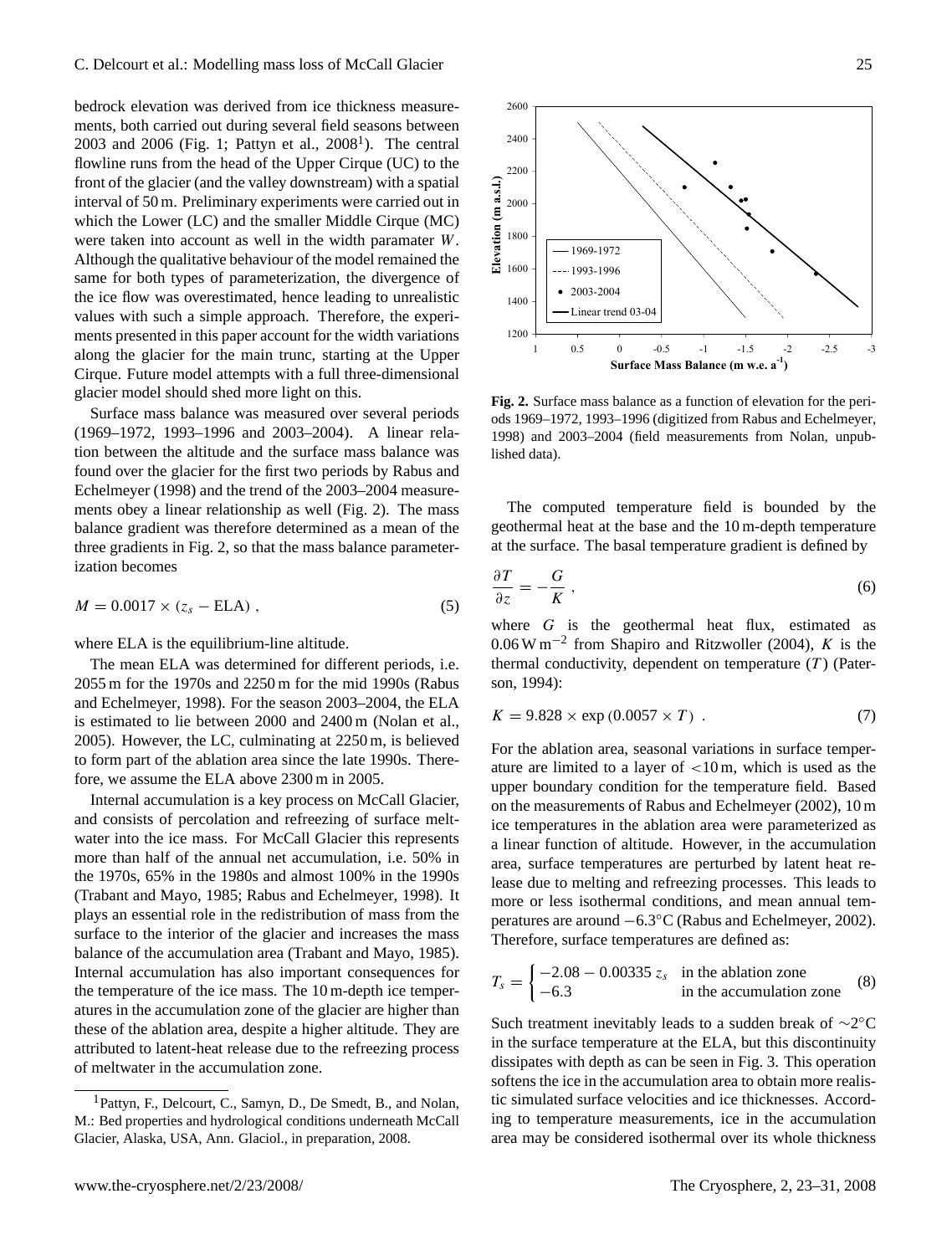

<span id="page-3-0"></span>**Fig. 3.** Vertical temperature field corrected for the dependence on pressure melting along the flowline for the simulated LIA glacier (top) and for the time-dependent model run (Exp. E) in 1980 (bottom). The ELA is marked by the discontinuity in surface temperature.

[\(Rabus and Echelmeyer,](#page-8-8) [2002\)](#page-8-8). Although not parameterized as such, our model experiments demonstrate the existence of a quasi isothermal ice layer in the accumulation area once the glacier is in a transient state (Fig. [3\)](#page-3-0), so that the crude approximation of latent heat release may hold.

Boundary conditions to the velocity field are a stress-free surface, while at the base a basal sliding function is introduced through a friction coefficient  $\beta^2$ , so that  $\tau_b = u_b \cdot \beta^2$ , where

<span id="page-3-2"></span>
$$
\beta^2 = \left(\frac{N}{A_s} \exp\left[\gamma \left(T_{\text{pmp}} - T_b\right)\right]\right) \tau_b^{1-p} \,. \tag{9}
$$

 $N$  is the effective pressure at the base of the ice mass, approximated by the ice overburden pressure ( $N \approx \rho g H$ ; [Pat](#page-8-4)[tyn,](#page-8-4) [2002\)](#page-8-4),  $A_s$  is a sliding coefficient,  $T_{\text{pmp}}$  and  $T_b$  are the pressure melting and basal ice temperature, respectively, and  $p=3$  is the sliding law power coefficient. Basal sliding occurs whenever the pressure melting point is reached within a range of  $\gamma = 1$  K.



<span id="page-3-1"></span>**Fig. 4.** Evolution of McCall Glacier with time, starting from present-day observed geometry, according to different ELA perturbations. Present ELA equals 2350 m a.s.l.

# **4 Model results**

# 4.1 Glacier sensitivity experiments

The first goal of this study is to have a general view of the dynamic behavior of the glacier through a set of sensitivity experiments of the response of McCall Glacier to a sudden change in climate. Starting from the present-day observed glacier geometry, different ELA perturbations were applied and the model was run forward until a steady state was reached (Fig. [4\)](#page-3-1). For this series of experiments,  $A(T^*)$ was kept constant at  $10^{-16}$  Pa<sup>-n</sup> a<sup>-1</sup>.

From Fig. [4](#page-3-1) it is obvious that under present-day ELA conditions McCall Glacier would largely disappear in less than 300 years. Considering a future rise in ELA leads to a faster wastage of the glacier at terminus retreat rates up to 5 km per century. To maintain the current length of the glacier under steady state conditions, a lowering of the ELA of more than 400 m is required. This demonstrates that the glacier is definitely in a transient state, responding to present as well as past climate changes. However, during the 1950s the glacier surface was close to the height of the Little Ice Age (LIA) lateral moraines (at least for the part away from the terminus), while the glacier terminus was situated approximately 300 m from the LIA end moraine [\(Rabus et al.,](#page-8-2) [1995\)](#page-8-2), as corroborated by historic photographs (Fig. [5\)](#page-4-0). This points to relatively stable conditions at the end of the LIA.

#### 4.2 Reconstructing the LIA glacier

The last major advance of the glaciers at Brooks Range ended in 1890 [\(Nolan et al.,](#page-8-0) [2005\)](#page-8-0). For McCall Glacier a terminal moraine, located 800 m downstream from the present terminus, is attributed to the last glacier advance corresponding to the LIA. This moraine, dated by lichonometry, suggests that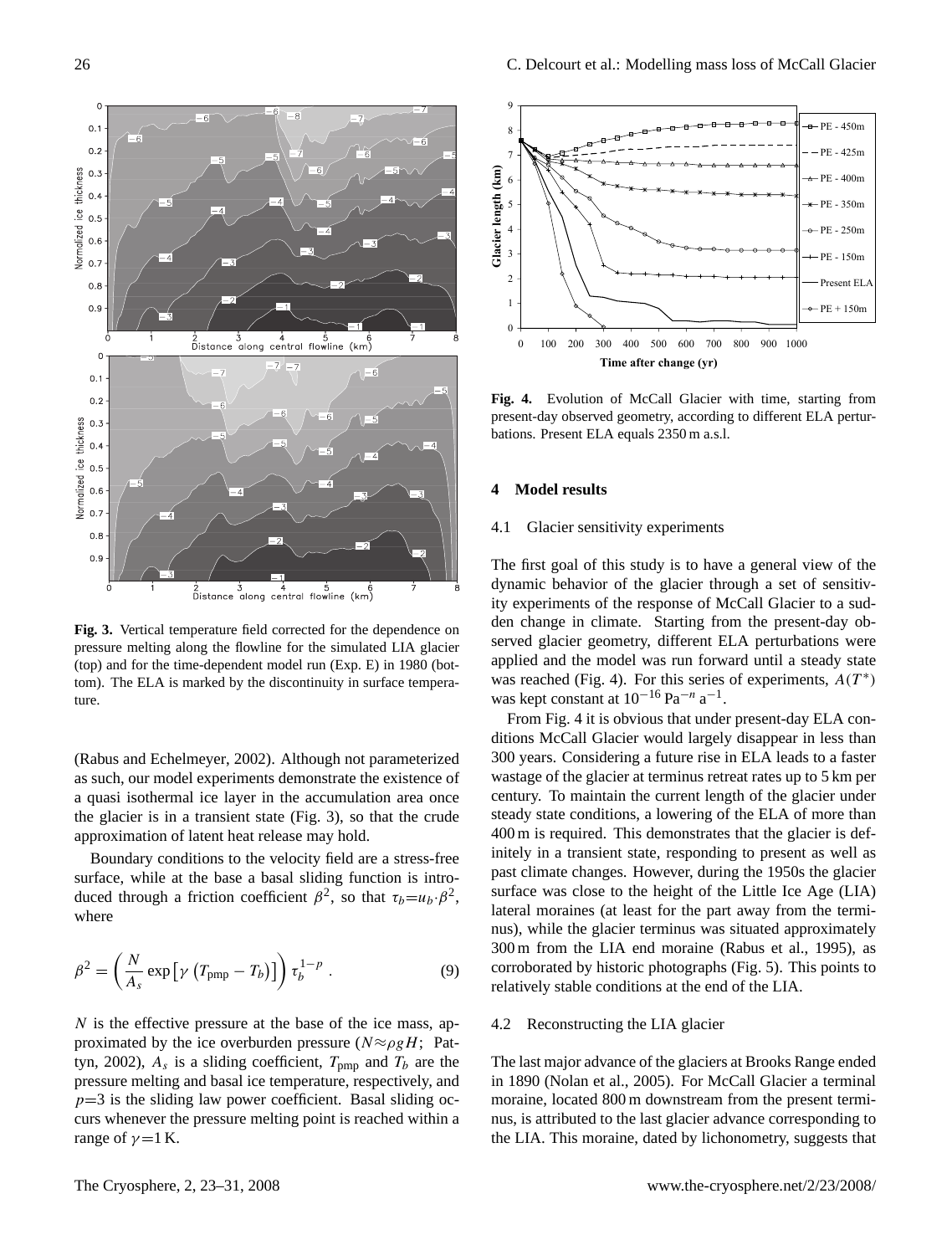

<span id="page-4-0"></span>**Fig. 5.** Comparison of McCall Glacier terminus in 1958 (left) and 2003 (right), from [Nolan et al.](#page-8-0) [\(2005\)](#page-8-0).

the end of the 19th Century was a colder and more stable climatic period. We can therefore assume that the glacier was more or less in steady state at that time. In order to obtain these conditions, the ELA was lowered by 450 m to reach an elevation of 1900 m a.s.l. (equivalent to an increase in AAR from <0.1 to  $\sim$ 0.6). Internal accumulation was not taken into account for this experiment, but accounted for in some of the retreat experiments, as is discussed below.

The modeled LIA profile was validated against surface elevation measurements of two cross sections studied since the 1950s: the lower transect (ice free today) and the upper transect (Fig. [1\)](#page-1-0). At the upper transect, the LIA simulation gives an ice thickness of about 160 m while the reconstitution of this ice thickness based on moraine heights gives  $168 \pm 10$  m [\(Nolan et al.,](#page-8-0) [2005\)](#page-8-0). Furthermore, the simulated temperature profile shows a quasi temperate zone located around km 4–5 of the longitudinal profile (Fig. 3, top). Radio-echo sounding (RES) measurements suggest that this is precisely the zone where basal sliding occurs [\(Pattyn et al.,](#page-8-1) [2005\)](#page-8-1). We may assume that the temperature field has not changed dramatically since the end of the LIA, as accelerated thinning of McCall Glacier did not begin before the 1970s. The period since then is much shorter than the time needed for the temperature field to reach steady state by thermal diffusion (on the order of  $10<sup>2</sup>$ years; [Pattyn et al.,](#page-8-1) [2005\)](#page-8-1).

Since both ice thickness and basal temperatures reconstructions are in accordance with field observations, this geometry will form the base for each of the experiments to reconstruct the retreat history of McCall Glacier, according to different parameter settings.

#### 4.3 Retreat experiments

Starting from the LIA conditions, the model ran forward in time (until 2010) according to the imposed environmental conditions. Model runs were carried out for both HOM and SIA models and different sets of boundary conditions, as listed in Table [1.](#page-4-1) Perturbations consist of changes in ELA, background temperature, proportion of the internal accumu-

<span id="page-4-1"></span>**Table 1.** List of retreat experiments. Crosses refer to applied boundary conditions.

| Retreat<br>Exp. | ELA    | Temperature | Internal<br>Evolution Evolution Accumulation | Basal<br>Sliding |
|-----------------|--------|-------------|----------------------------------------------|------------------|
| А               |        |             |                                              |                  |
| B               |        |             |                                              |                  |
| C               | $^+$   |             | $^+$                                         |                  |
| D               | $^{+}$ |             |                                              |                  |
| E               |        |             |                                              |                  |

lation in the total mass balance and basal sliding, and are detailed hereafter.

*ELA evolution:.* The equilibrium line altitude (ELA) is a key parameter to the evolution of the ice mass. According to our previous simulation, the LIA glacier is defined by an ELA of 1900 m a.s.l. The ELA was ∼2055 m a.s.l. for the 1969–1972 period, ∼2250 m a.s.l. for the 1993–1996 period [\(Rabus and](#page-8-3) [Echelmeyer,](#page-8-3) [1998\)](#page-8-3) and we can assume that the ELA is above 2300 m a.s.l. for 2005 [\(Nolan et al.,](#page-8-0) [2005\)](#page-8-0). The perturbation in ELA evolution is therefore considered to be a two-step change in ELA rate, i.e.  $+0.9 \text{ m a}^{-1}$  before 1970 and  $+10 \text{ m a}^{-1}$  after 1970, indicating the recent acceleration.

*Temperature evolution:.* Over the same period, surface temperatures have changed as well. They not only have an impact on accumulation and ablation rates through the ELA, but influence the boundary conditions to the temperature field as well. Following temperature measurements in Alaska, warming was introduced as a one-step temperature increase of 1.2◦C in 1975 [\(Rabus et al.,](#page-8-2) [1995\)](#page-8-2). Whether we use a one-step or a linear temperature increase has only limited effects on the temperature field in the glacier.

*Internal accumulation:.* The phenomenon of refreezing of percolating meltwater in the accumulation area, as mentioned previously, was parameterized in the following way: [Rabus and Echelmeyer](#page-8-3) [\(1998\)](#page-8-3) inferred internal accumulation being 50% of the total accumulation in 1970. This value was spread out over the whole accumulation area and added to the surface accumulation, as defined in Fig. [2.](#page-2-1) It then results that internal accumulation becomes proportionally more important in time as the accumulation area decreases. However, after 2005 internal accumulation has only a limited effect on the glacier as a whole as the accumulation area becomes equally small.

*Basal sliding:.* Basal sliding is introduced in the model by adjust-ing the basal friction coefficient in Eq. [\(9\)](#page-3-2). For  $\beta^2 = \infty$ , ice is frozen to the bed, otherwise  $\beta^2$  is obtained by setting  $A_s$  to  $0.5 \times 10^{-8}$  N<sup>-2</sup>  $m^5 a^{-1}$ .

In summary, experiment A only takes into account the ELA evolution, experiments B to E are driven by ELA and temperature evolution, experiments C and D include internal accumulation and basal sliding, respectively, and experiment E includes all the parameters. Experiment B is taken as the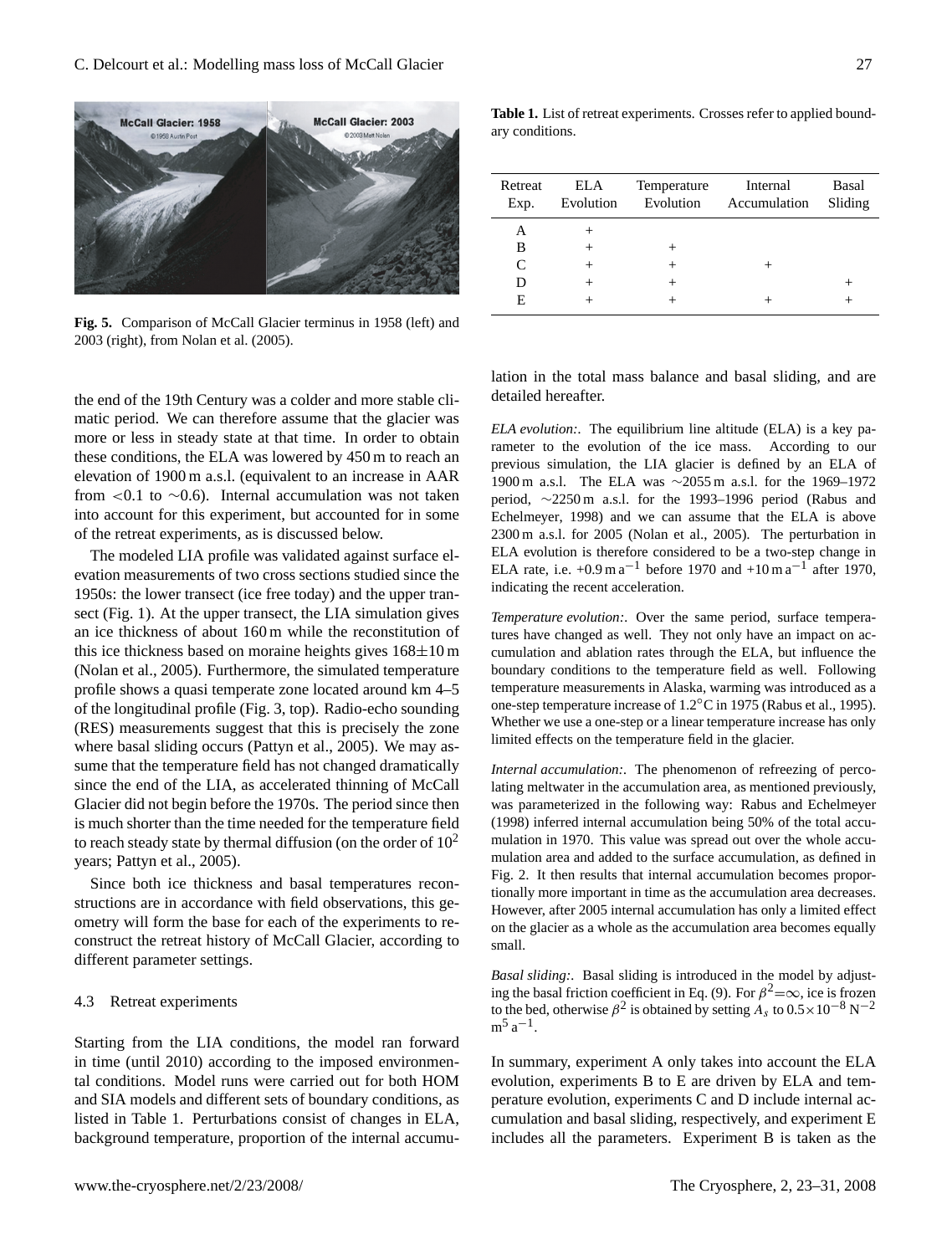

<span id="page-5-0"></span>**Fig. 6.** Time series of glacier response according to the different experiments. Observations are represented by a large black diamonds. Note that results of experiments A and B are the same results and curves are overlapping. (A) glacier length evolution; (B) mean ice thickness evolution; (C) ice thickness evolution at the upper transverse profile; (D) maximum surface velocity.

standard experiment. Figure [6](#page-5-0) shows the time dependent evolution of McCall Glacier as simulated according to the different experiments with both HOM and SIA models. Available observations are also plotted on the graph to facilitate comparison and validation.

All simulations show a distinct retreat of McCall Glacier for the beginning of the 20th Century and show an accelerated retreat from the second half of the 20th Century, mainly driven by the increase change in the ELA rate. Prior to 1890, glacier retreat is negligible (Fig. [6a](#page-5-0)). Overall, experiments including internal accumulation (Exp. C and E) clearly underestimate the observed retreat while those including only basal sliding (Exp. D) evidently overestimate glacier retreat. The best fit is obtained by the standard experiment (Exp. B).

Glacier ice thickness variations are validated against field measurements (Pattyn et al., 2008<sup>[1](#page-2-0)</sup>), and are characterized by a general tendency of decrease with time. However, experiment C shows a slight increase in ice thickness prior to recent deglaciation, and gives the most realistic value in terms of present-day mean ice thickness (Fig. 6b). Results of experiments including internal accumulation (Exp. C and E) are also more accurate when compared to measurements of the upper transverse profile (Fig. 6c).

Finally, model simulations are compared to surface ice velocity measurements carried out at different periods in time (Fig. [6d](#page-5-0)). Here, results are in concordance with the above analysis, i.e. that the experiments including internal accumulation (C and E) agree the best with observed values, but remain underestimated as a whole.

To summarize, the recent retreat history of McCall Glacier can be simulated taking into account the evolution of the ELA (and accelerated ELA increase after the 1970s) as well as internal accumulation. The effect of higher surface temperature on the thermomechanical behavior is of minor importance, as A and B show similar results. Internal accumulation leads to thicker ice and higher surface velocities compared to the standard experiment while basal sliding seems to give reverse effects. Both HOM and SIA models give similar results, albeit that the HOM velocities are generally lower and as a result ice thickness being slightly higher (Fig. [6\)](#page-5-0). The lower velocity field according to the HOM is due to longitudinal stress coupling that smooths out local variability in the flow field [\(Pattyn et al.,](#page-8-1) [2005\)](#page-8-1).

Figure [7](#page-6-0) compares the simulated ice thicknesses for present situation for the different HOM experiments and field observations along the longitudinal flowline. Ice thickness is overestimated by all simulations for the first two kilometers and underestimated between km 2 and 5. Experiments B and E seem to be the most accurate while D underestimates the ice thickness (as can be concluded from Fig. [6b](#page-5-0) and [6c](#page-5-0)). Experiment C, which includes internal accumulation, is slightly overestimating ice thickness.

The simulated velocity field along the modeled flowline is compared to field observations as well. Figure [8](#page-6-1) displays the surface velocity along the central flowline according to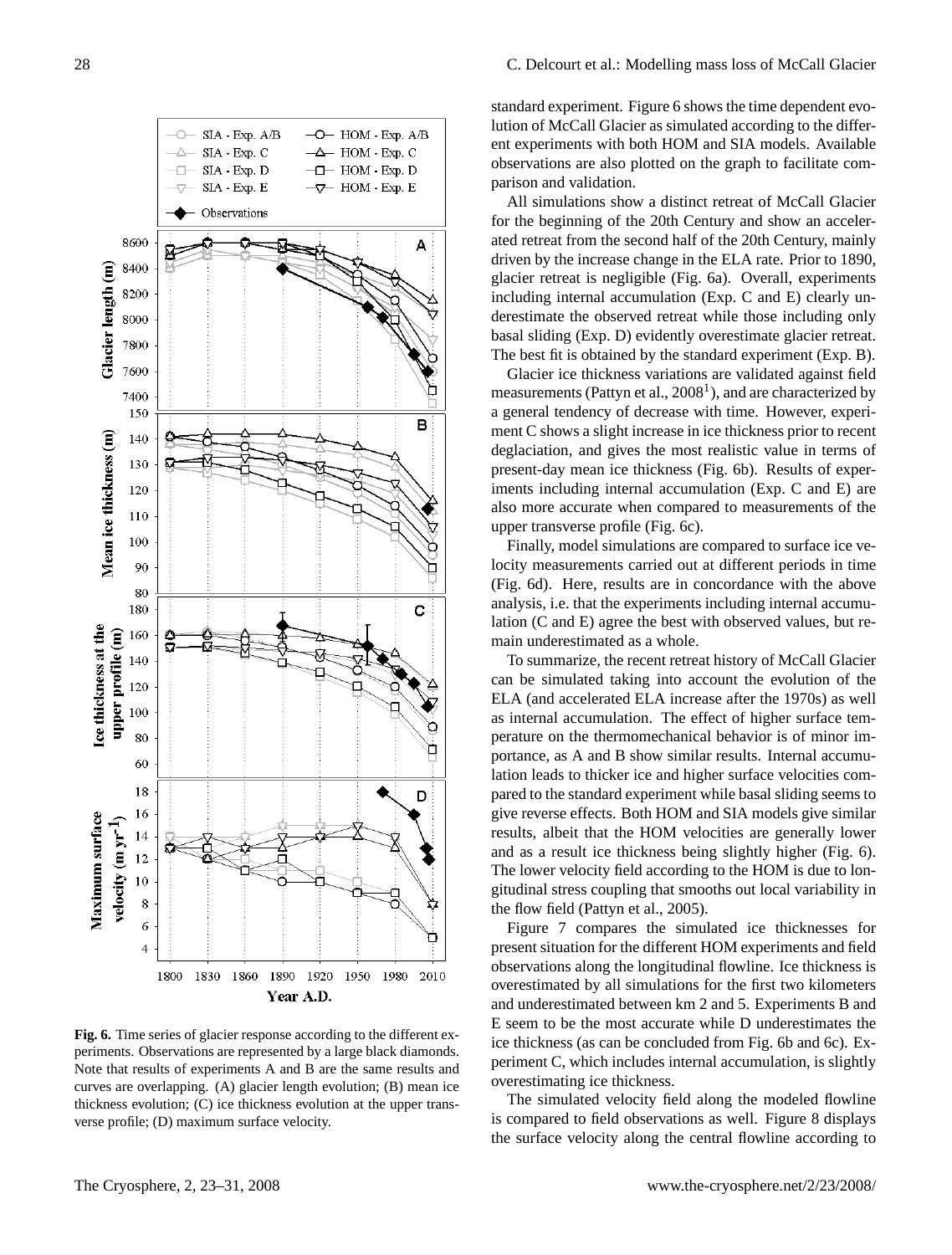

<span id="page-6-0"></span>**Fig. 7.** Present-day ice thickness difference between the different HOM experiments and field observations along the longitudinal profile of the glacier.

the different HOM experiments and the measured surface velocities for three different time steps, i.e. 1970, 1995 and 2005. All results point to simulated surface velocities being underestimated between km 2 and 5 of the flowline. This corresponds to the area of where ice thickness has been underestimated (Fig. [7\)](#page-6-0). However, experiments C and E give accurate values at the beginning and the end of the profile while those which are not including internal accumulation show lower values. Once more, internal accumulation seems necessary to explain the historical evolution and the current state of McCall Glacier.

# **5 Discussion**

According to the sensitivity experiments, the retreat history of McCall Glacier is dominated by the interplay between ELA variations (and accelerated ELA increase) and internal accumulation rate. Internal accumulation is difficult to estimate as there is an obvious lack of direct measurements on McCall Glacier. However, its parameterization (Table [2\)](#page-7-2) follows the estimates made by [Trabant and Mayo](#page-8-6) [\(1985\)](#page-8-6) and [Rabus and Echelmeyer](#page-8-3) [\(1998\)](#page-8-3) and is especially important in the simulation of the historical retreat (prior to 2005). For the predictive simulations, the accumulation area becomes so small that the internal accumulation has much less effect on the overall glacier behaviour. The glacier thinning rate during this period is therefore comparable to that of the other experiments. Internal accumulation has often been disregarded, as it is not measured using conventional mass balance measuring techniques. For instance, [Schneider and](#page-8-9) [Jansson](#page-8-9) [\(2004\)](#page-8-9) estimate internal accumulation as being 3– 5% of the annual accumulation on Storglaciaren, Sweden. 30% was found to be due to refreezing and percolating meltwater in spring and 70% due to refreezing of retained cap-



<span id="page-6-1"></span>**Fig. 8.** Surface velocity along the flowline according to the different HOM experiments and observations for 1970, 1995 and 2005. Field measurements are from [Rabus and Echelmeyer](#page-8-3) [\(1998\)](#page-8-3) and [Nolan](#page-8-0) [et al.](#page-8-0) [\(2005\)](#page-8-0).

illary water in firn pores during winter [\(Schneider and Jans](#page-8-9)[son,](#page-8-9) [2004\)](#page-8-9). [Trabant and Mayo](#page-8-6) [\(1985\)](#page-8-6) developed methods to estimate internal accumulation of several Alaskan glaciers and found values of 40–50% of the net accumulation for the period 1968–1972. Moreover, processes linked to internal accumulation, like its influence on the thermal regime [\(Blatter,](#page-7-3) [1987\)](#page-7-3), are poorly known although they are quite important in polythermal glaciers. For example, latent-heat release, linked to the refreezing of meltwater, increases the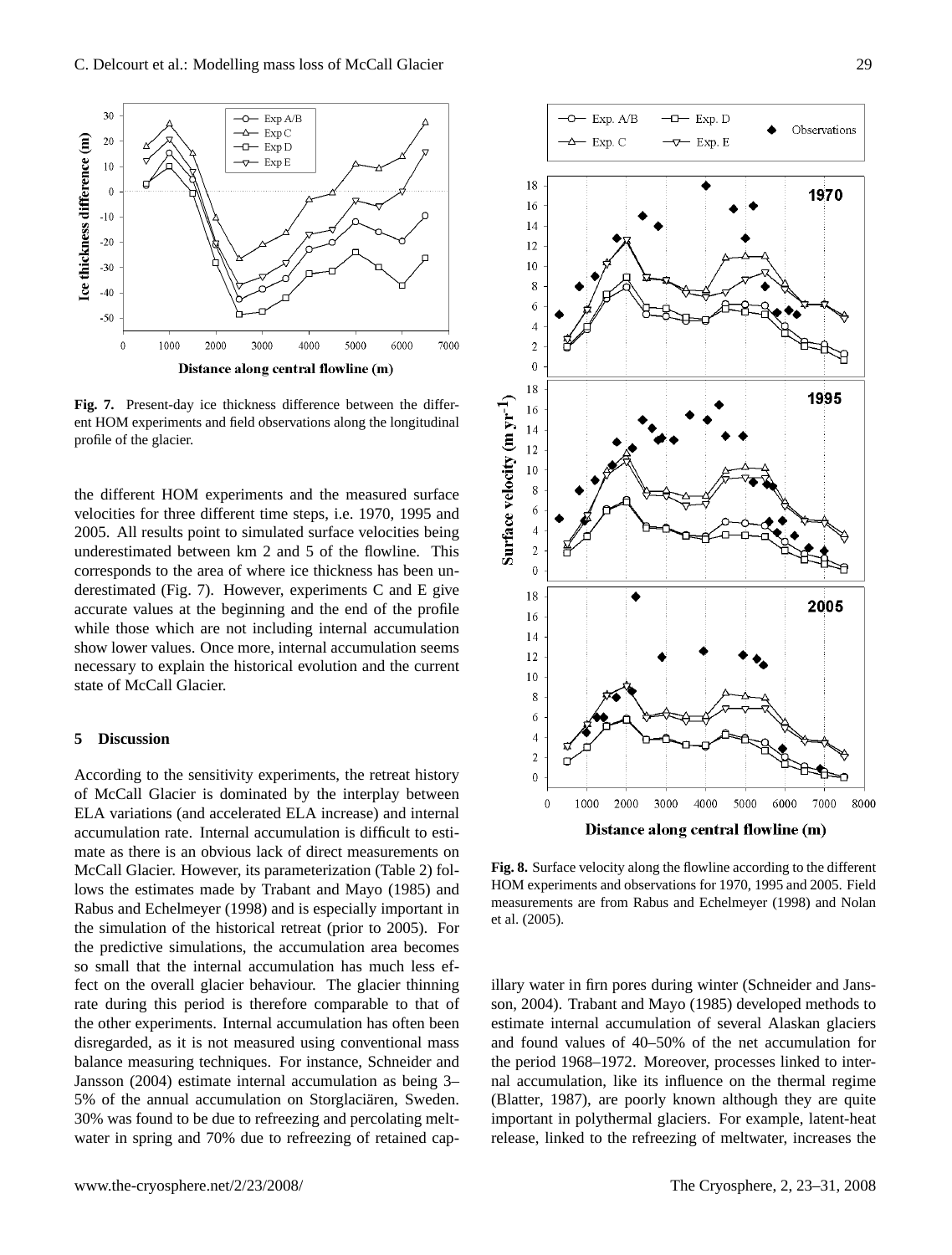<span id="page-7-2"></span>**Table 2.** Evolution of accumulation parameters with time. The accumulation area is inferred from the topographic data (Fig. [1\)](#page-1-0), while  $a_s$  (surface accumulation),  $a_i$  (internal accumulation) and a (total accumulation) are the values used in the HOM experiments. Note the increasing part of internal accumulation with time and the reduction of the Accumulation Area Ratio (AAR).

| Year<br>A.D. | EL A<br>m | a area<br>km <sup>2</sup> | a <sub>s</sub><br>$m a^{-1}$ | $a_i$<br>$m a^{-1}$ | $a_i/a$<br>$\frac{0}{0}$ | AAR  |
|--------------|-----------|---------------------------|------------------------------|---------------------|--------------------------|------|
| 1810         | 1905      | 4.01                      | 0.43                         | 0.18                | 29.58                    | 0.57 |
| 1890         | 1966      | 3.54                      | 0.38                         | 0.25                | 39.80                    | 0.50 |
| 1950         | 2013      | 3.21                      | 0.34                         | 0.31                | 48.05                    | 0.46 |
| 1970         | 2038      | 3.08                      | 0.32                         | 0.34                | 51.24                    | 0.45 |
| 1980         | 2138      | 2.03                      | 0.23                         | 0.43                | 64.70                    | 0.33 |
| 1990         | 2234      | 1.01                      | 0.15                         | 0.60                | 79.68                    | 0.20 |
| 2000         | 2329      | 0.28                      | 0.07                         | 1.98                | 96.52                    | 0.06 |

temperatures in the accumulation area. [Blatter and Hutter](#page-7-4) [\(1991\)](#page-7-4) concluded that the polythermal structure of glaciers can be explained by the advection of this warmer ice in the upper ablation zone. The associated increase of basal ice temperatures can then be sufficient to reach pressure melting point and allow for basal sliding.

Another factor that hampers the quality of the simulations is the three-dimensional nature of McCall Glacier. Although the 3-D effect is taken into account by the introduction of a width factor in the continuity Eq. [\(4\)](#page-1-1), the accumulation area consists of three cirques (UC, MC and LC, see Fig. [1\)](#page-1-0), of which two of them are important contributors to the mass balance (UC and LC), albeit that the accumulation area is largest for the UC. During the LIA, they were all part of the accumulation area. At present, the LC, which represents a surface of 1.24 km<sup>2</sup> for a total glacier surface of about 6 km<sup>2</sup>, became part of the ablation area as a consequence of the accelerated ELA increase since the 1970s. The AAR, which was about 0.45 in the 1970s, is below 0.1 at present. This is probably the reason why McCall Glacier endured an accelerated retreat after the 1990s, linked to a decreasing surface mass balance. The process of accelerated AAR reduction is implicitly taken into account through accelerated ELA increase. However, neglecting the LC in the model calculations has probably its effects on the mismatch in ice thickness and surface velocities between km 2 and 5 (Figs. [7](#page-6-0) and [8\)](#page-6-1). This area corresponds to the zone of convergence between LC and UC (Fig. [1\)](#page-1-0). Inclusion of the LC in the determination of the width parameter W did not alter this mismatch, but led to an overestimation of the divergent nature of the ice flux in the accumulation area. However, future three-dimensional model simulations should improve the retreat estimates.

An apparent feature of the model simulations is the good agreement between both HOM and SIA models. [Pattyn et al.](#page-8-1) [\(2005\)](#page-8-1) demonstrated that for diagnostic experiments inclusion of longitudinal stress gradients is necessary, as such

stresses must develop given that the surface elevation is fixed and large surface slopes lead to unrealistic velocities with an SIA model. However, when the surface is allowed to relax in a time-dependency, these differences become less apparent. This is especially true for a smooth bedrock topography (as is the case for McCall Glacier) or when basal sliding is not the dominant contributor to the ice flow. Similar findings were obtained by [Pattyn](#page-8-4) [\(2002\)](#page-8-4) and [Leysinger Vieli and](#page-8-10) [Gudmundsson](#page-8-10) [\(2004\)](#page-8-10).

# **6 Conclusions**

McCall Glacier is a sensitive glacier to recent climate warming, and has therefore long been considered as a good indicator of climate change in the Arctic. By using a numerical model, we tried to simulate the historic front variations of this polythermal valley glacier since the Little Ice Age. The model experiments are capable of simulating the recent retreat history of the glacier in a realistic way. The experiments confirm that McCall Glacier is essentially sensitive to mass balance perturbations, and indicates an accelerated retreat since the 1990s due to an an accelerated increasing of the ELA (associated with an important reduction in accumulation area). Apart from ELA variations, internal accumulation is an essential factor to explain the current state of the glacier and to counterbalance accelerated glacier thinning. This process seems also to be necessary to maintain the temperate basal layer of the lower part glacier of McCall Glacier. In view of the rather smooth bedrock topography in the glacier basin as well as limited basal sliding, the shallowice glacier model results are in accord with the higher-order model calculations.

*Acknowledgements.* This research forms part of the US National Science Foundation's Freshwater Initiative (OPPARCSS) and is partly financed by a FWO-Vlaanderen "Krediet aan navorsers" project. The authors are indebted to all members of the 2003, 2005 and 2006 McCall field parties.

Edited by: J. O. Hagen

#### **References**

- <span id="page-7-3"></span>Blatter, H.: On the Thermal Regime of an Arctic Valley Glacier: a Study of White Glacier, Axel Heiberg Island, N.W.T., Canada, J. Glaciol., 33, 200–211, 1987.
- <span id="page-7-4"></span>Blatter, H. and Hutter, K.: Polythermal Conditions in Arctic Glaciers, J. Glaciol., 37, 261–269, 1991.
- <span id="page-7-1"></span>Huybrechts, P.: The Antarctic Ice Sheet and Environmental Change: a Three-Dimensional Modelling Study, Berichte für Polarforschung, 99, 1–241, 1992.
- <span id="page-7-0"></span>IPCC: Contribution of Working Group I to the Fourth Assessment Report of the Intergovernmental Panel on Climate Change, in: Climate Change 2007: The Physical Science Basis., edited by: Solomon, S., Qin, D., Manning, M., Chen, Z., Marquis, M.,